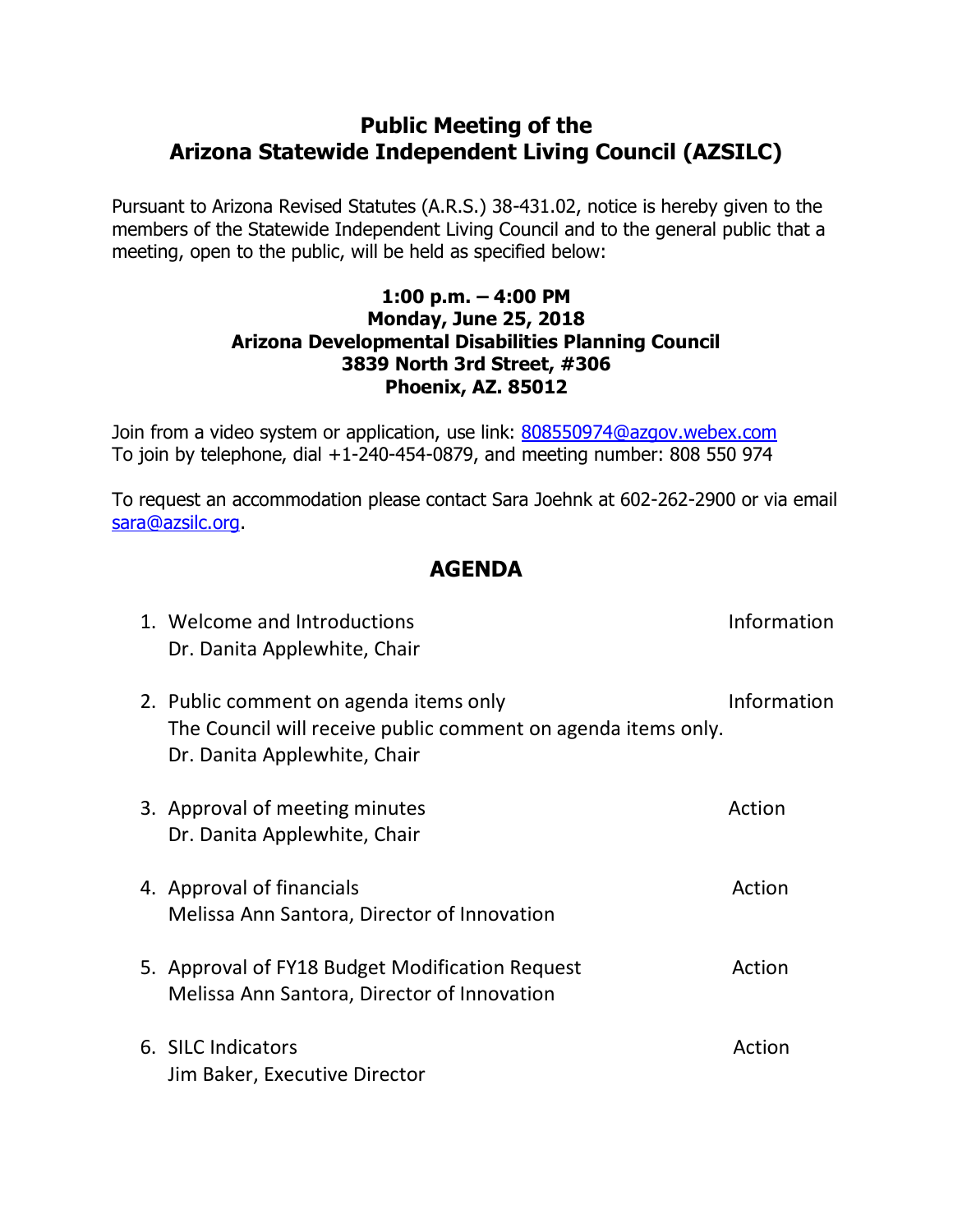| 7. Council Appointments and Vacancies<br>Jim Baker, Executive Director                                                                                                      | Information |
|-----------------------------------------------------------------------------------------------------------------------------------------------------------------------------|-------------|
| 8. Election of Officers<br>Dr. Danita Applewhite, Chair                                                                                                                     | Information |
| 9. Committee Reports<br>A. Executive Committee<br><b>B. Emergency Planning Committee</b><br>C. SPIL Revision Committee                                                      | Information |
| 10. Staff Reports<br>A. Executive Director<br><b>B.</b> Director of Innovation<br>C. Disability Integration Specialist                                                      | Information |
| 11. Chair Report<br>Dr. Danita Applewhite, Chair                                                                                                                            | Information |
| 12. Strategic Plan Update<br>A. Branding<br>Jim Baker, Executive Director<br><b>B. Board Development</b><br>Carla Shelton, Council Member                                   | Information |
| 13. Full Council Meeting Schedule for 2018<br>Jim Baker, Executive Director                                                                                                 | Information |
| 14. Agribility in Arizona<br>Jim Baker, Executive Director                                                                                                                  | Information |
| 15. Announcements<br>Dr. Danita Applewhite, Chair                                                                                                                           | Information |
| 16. Call to the Public<br>Members of the public are invited to provide comment on items or issues<br>that did not appear on the meeting agenda. Members of the Council will | Information |